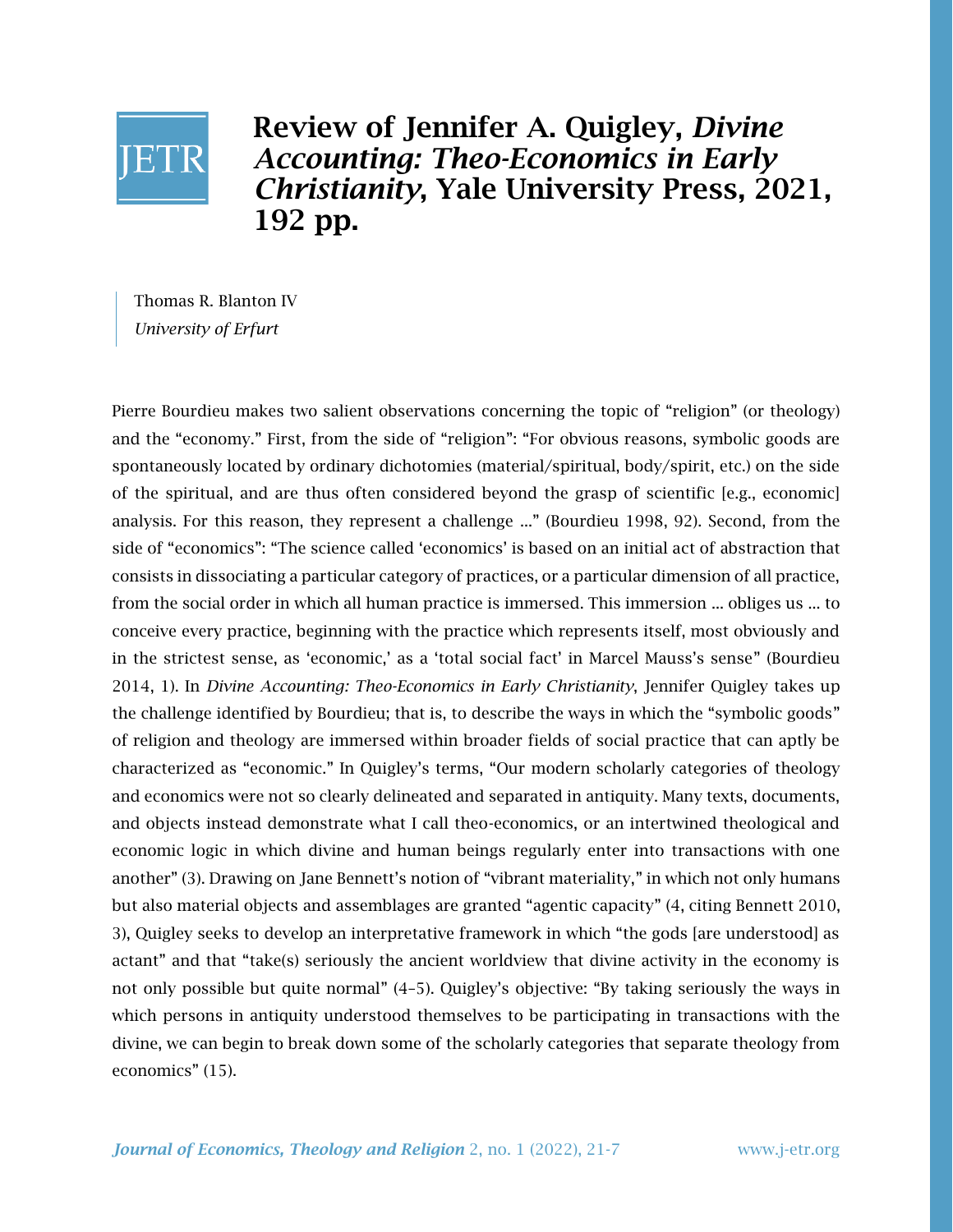## *Review of Divine Accounting*

As a prolegomenon to her more extended examination to Paul of Tarsus's letter to the early Christian assembly at Philippi, in chapter 1 Quigley "explore(s) some of the contexts in which the gods and humans transacted in antiquity" (19). These include an inscription of the late second or early first century BCE from the Asclepieion in Kos in which monies and assets dedicated to the goddess Aphrodite Pontia are secured in a *thēsauros* (storage container or room); some of the funds are for the benefit of the local priestess, others for the upkeep and maintenance of the sanctuary. A fourth-century BCE inscription from a Judean synagogue mentions one Theodorus, an *archisynagōgos* (synagogue leader) who renovated the structure, using funds derived partly from a special subscription for the project and partly "from the gifts of God" (*ek tōn tou the[ou] doreōn*). Although Quigley (25) apparently understands the genitive phrase to indicate that God was the *source* of the funding (subjective genitive), it is more likely that the "gifts" mentioned were regular donations offered *to* God (objective genitive). Jean Baptiste Frey rightly translates the relevant phrase "les dons faits à dieu" ("the gifts given to God"; 1936, 1:722). Additional examples include a *paramonē*, or "conditional release," inscription in which an enslaved person is manumitted when he is sold to the god Apollo in Delphi, and an inscription from the *makellon* (market) in Philippi in which Mercury Augustus is understood as the guarantor of fair measures. The examples justify the conclusion that "the gods pervaded the economic sphere in antiquity," whether participating in or overseeing transactions (33).

In chapter 2, Quigley turns her attention to Paul's letter to the Philippians. Building on Julien Ogereau's (2014) detailed study of the Greek term *koinōnia* and cognates used in reference to business partnerships in ancient papyri and inscriptions, Quigley notes, "With the term *koinōnia*, Paul describes a business relationship in the gospel, a venture in which both liability and potential reward are shared" (40). Pointing to Philippians 1:6 (God, "who began a good work in you [Philippians], will complete it"), Quigley notes that Paul stretches the boundaries of normal *koinōnia* arrangements: "The Philippians, then, not only have a shareholding arrangement with Paul in the gospel but also are, to some extent, the worksite of that venture" (42); that is, they both contribute to Paul's evangelistic project and are the fruit of it. Moreover, Quigley proposes to read the term *bebaiōsis* (confirmation or guarantee) in Philippians 1:7 in an economic sense. Reasoning that since Paul's imprisonment in Philippi could have been viewed as damaging to the *koinōnia* for the advancement of the gospel message, he seeks to reassure his addressees that his detainment is not a hindrance but rather serves as a "guarantee" that Christ will "be magnified" or "exponentially grow" (*megalynthēsetai*; Philippians 1:20; Quigley: 58). He depicts his imprisoned body as a sort of living "deposit" (*keimai*; Philippians 1:16) to guarantee that increase (48–68). Two problems, however, attend this reading of Philippians 1:7. First, the guarantor is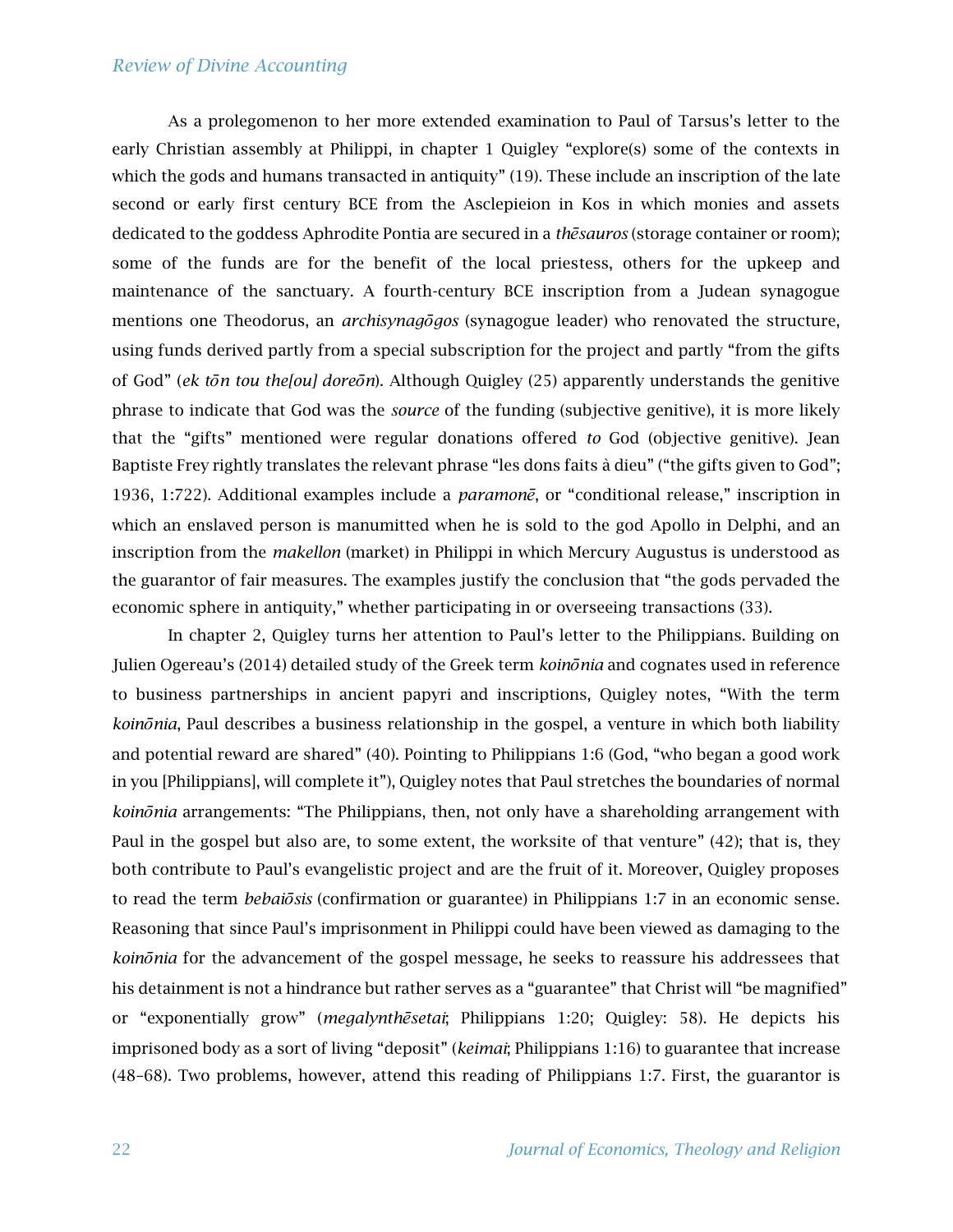generally "on the hook" for fiscal liabilities if the business venture should result in a loss, an implication that Paul is at pains to avoid (cf. 66; see further below). Second, Paul does not describe his body as a deposit; rather, like the term *apologia* that parallels it, "confirmation" connotes Paul's verbal action of proclamation (rather than his deposition in prison), whose result is that Christ "has become known throughout the whole imperial guard" (Philippians 1:13), and other evangelists are emboldened to speak more openly (Philippians  $1:14-8$ ).<sup>1</sup> Christ is thus "magnified" by proclamation.

In chapter 3, Quigley engagingly explains the cluster of economic terms in Philippians 3:7–11: "Paul tallies all of his reasons for confidence in the flesh into a single gains column. In Philippians 3:7, he moves these gains to a loss column; Paul reckons all assets as losses because of the surpassing value of the knowledge of Christ Jesus. Paul says he counts these former gains as worthless excrement (*skubala*) so that he might gain the profit Christ (*Christon kerdēsō*). *Kerdēsō* implies turning a profit, and Christ as the object of the verb is the profit that Paul acquires" (72). While the "economic" analysis appears to be sound, we must not forget that the "reasons for confidence in the flesh" that Paul adduces in Philippians 3:2–6 include his circumcision, his status as an "Israelite" and "Hebrew," and his assertion that he was "blameless" in following the Torah. As Jennifer Eyl (2017) has argued, these are all understood as prestigious and even boastworthy traits. Paul uses hyperbole to achieve his rhetorical goal of placing a premium on the "knowledge of Christ"; his "Judaic" credentials are not without value, but their value recedes significantly in comparison with his valuation of Christ. In our analyses, we must take care that the second partner in the theo-economic dyad does not wholly eclipse the first (and I hasten to add that Quigley is generally very careful in this regard). Quigley interestingly "economizes" Paul's language pertaining to suffering and death: Jesus's death on a Roman cross (Philippians 2:8) is metaphorically recapitulated by Paul's suffering and the specter of death raised by his imprisonment (Philippians 1:20–5; 2:17), and the bodies of both figures are commodified when the language of enslavement is applied to them (Philippians 1:1; 2:7). Paul's "divine accounting system describes a venture in suffering that is worth investment, even if it means death, because it offers access to the benefit of resurrection from the dead" (91).

Chapter 4 develops the argument that Polycarp's *Letter to the Philippians* takes up and develops Paul's notion that "Christ and suffering are commodified" (94). Polycarp's *Philippians* 8:1 is adduced in support, which mentions "the down payment [*arrabōn*] of our righteousness, which is Christ Jesus, who bore our sins in his own body upon the tree" (trans. Ehrman). Quigley cites other instances in which the term *arrabōn* is used to indicate a "pledge" or "down payment" for goods to be purchased or fees to be paid (98–104), arguing that "for Polycarp, that suffering

<sup>&</sup>lt;sup>1</sup> Translations of biblical passages are those of the NRSV.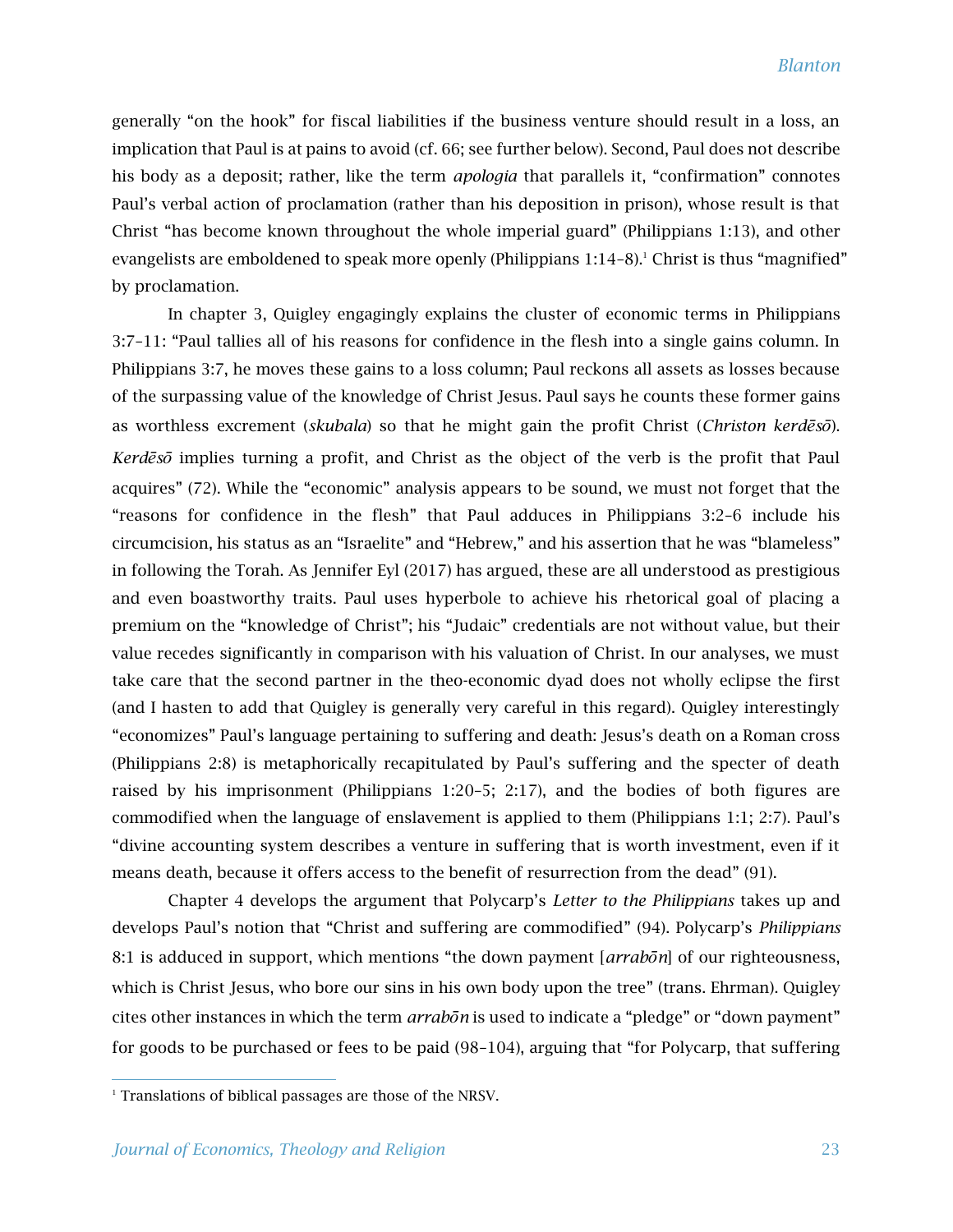## *Review of Divine Accounting*

Christ-body on the cross is now a commodity that has the value level of a down payment for humanity's sins" (98). Here, however, there is some slippage in the economic analysis: if we define a "commodity" as something that may be bought, sold, or traded, it becomes clear that if coded as a "down payment," Christ himself cannot be the sought-after commodity in Polycarp's economic logic. Rather, as Polycarp states and as Quigley rightly points out twice (98, 103), "righteousness" is the commodity that Christ paid in part for humans to acquire. As the "down payment," Christ functions as a form of currency that facilitates the purchase. Moreover, Polycarp seems to rely on the standard Jewish theo-economic trope that views sin as a debt (the words are interchangeable in Aramaic: *ḥobaʾ*; cf. Matthew 6:12 // Luke 11:4; Fiensy 2014, 61; Eubank 2013; cf. Polycarp, *Phillipians* 10:2). If so, in Polycarp's *Phillipians* 8:1, two distinct economic logics are conflated: that of a down payment for a purchase (righteousness) and that of the erasure of a debt (sin). Although in my view the theo-economic logic in Polycarp's letter operates differently than Quigley portrays it, nevertheless her conclusion is justified: "Polycarp deploys the down payment of Christ's suffering body to marshal authority for particular ecclesial roles ..., to regulate beliefs in a polemical mode, and to forward his interpretation of Paul's teaching as correct for encouraging testimony that will earn divine reward and avoid divine punishment" (110).

In the concluding chapter, Quigley summarizes the results attained and suggests avenues for further research, including extending the analysis of theo-economic discourse: "Expanding [the purview] to a broader range of early Christian literature will provide additional data for understanding the theological and economic entanglements of early Christianity... There are multiple ways in which early Christ followers and the generations that came after them understood their own financial practices, their transactions with God, and their use of financial language in their theological imaginaries" (120).

In closing, I reflect on Quigley's book both methodologically and exegetically. First, in terms of methodology, the volume quite helpfully analyzes the economic motifs developed in Paul's letter to the Philippians, building on earlier work that focused largely on gift exchange (Barclay 2017; Briones 2013; Blanton 2017) and the language of business partnership (Ogereau 2014). Quigley's focus on an expanded palette of economic aspects of early Christian literature is most welcome, and for my part, I can only hope to see more studies like this in the future. On a more critical note, however, although I am fully supportive of attending to "vibrant materiality" and the agency of things, an important elision occurs when this method is applied directly to the gods and goddesses of the ancient Mediterranean. In depicting the gods as "actants," as Quigley does, what is elided is the fact that within the framework of a historical methodology, deities and similar entities are only capable of acting "through" the agency of human beings; that is, they are always and only present as mediated through the art and artifice of human intermediaries, in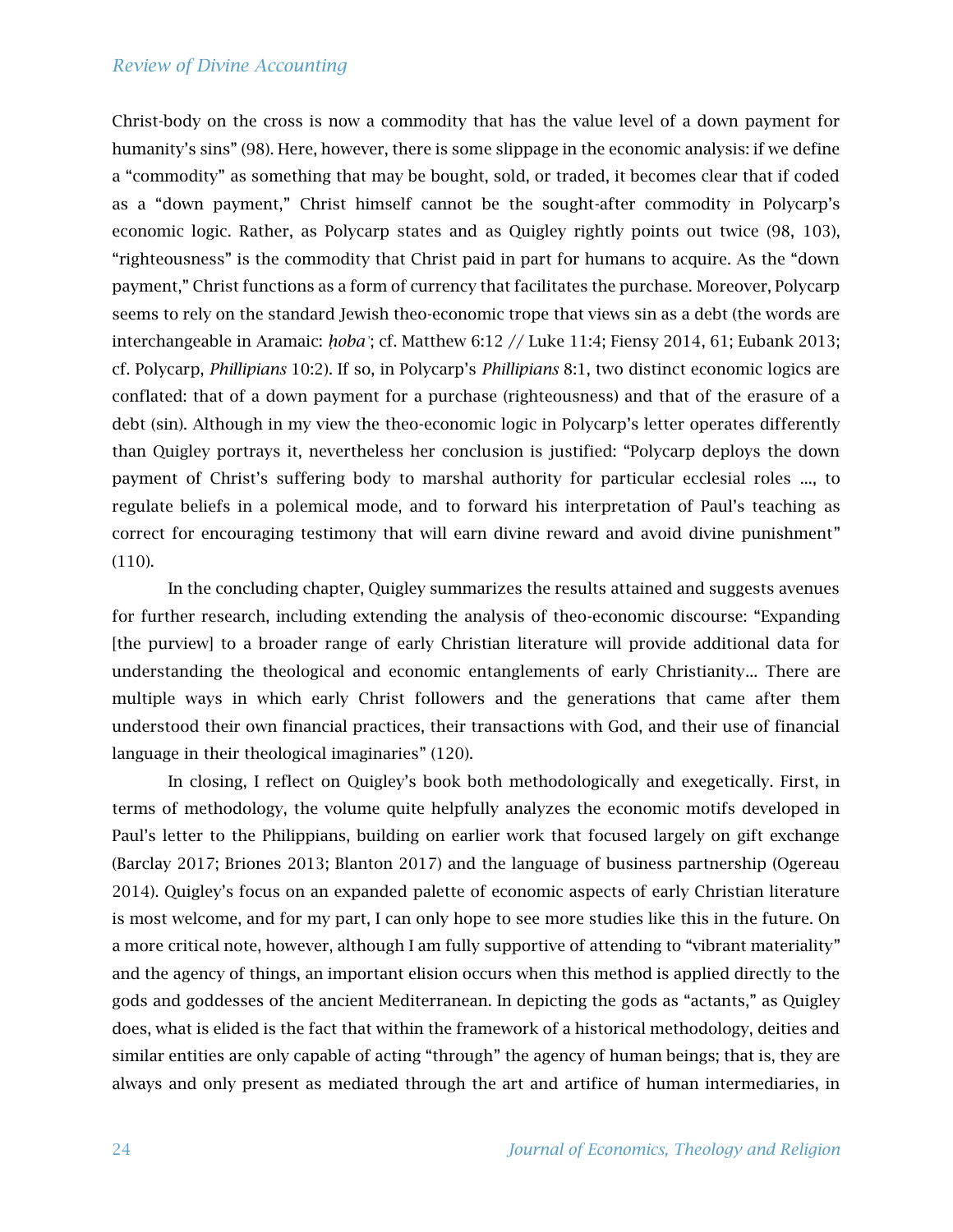representations artistic, statuesque, textual, or otherwise discursive (cp. Rüpke 2018, 1–23). This implies that, as Bruce Lincoln has cogently and repeatedly demonstrated, discourses about the gods—theo-economic discourses included—are not disinterested, but are always crafted within social, economic, religious, and political fields in which something is at stake. For that reason, the critic should "try to draw reasonable inferences about the interests that are advanced, defended, or negotiated through each text" or representation (Lincoln 2012, 9). We cannot be content to demonstrate that deities and humans are understood as interacting with each other in economic transactions, as welcome a reminder as that might be given contemporary academic divisions of labor. Rather, we ought to begin asking how each transaction is represented and for what purposes. To her credit, Quigley often does take that step, noting, for example, that Paul not infrequently posits himself as an intermediary or "broker" in others' theo-economic interactions (e.g., 64, 67, 113).

This leads me to offer an exegetical observation that continues the dialogue that Quigley has initiated with Ogereau. If, as Ogereau has demonstrated and Quigley has elaborated, Paul sometimes uses metaphors of business and payment, why in other cases does he prefer to deploy the language of gift exchange and sacrifice? Can we draw reasonable inferences to account for such shifts in Paul's theo-economic register? I submit that in Paul's letter to the Philippians—to take but one example—Paul very strategically uses the language of business and market transactions, on the one hand, and the language of gift exchange and sacrifice, on the other, in order *to discursively construct or dissolve notions of (legal or moral) obligation, liability, and accountability*. Thus in Phillipians 4:15–20, Paul acknowledges that he received material aid from the Philippian assembly on more than one occasion. He then promptly denies that he seeks gifts, but avers that he does seek "the profit that accrues to your account." Donations given to Paul are recoded as "profits" accruing to the heavenly ledger *of the Philippians*, implying that it is they, not he, who are the beneficiaries. Paul continues in a mercantile mode: "I have been paid in full," invoking the idea that he has been paid for services rendered and so owes nothing in return (not even a polite "thank you"). Within the same sentence, he again shifts registers, depicting the donations as "the gifts you sent, a fragrant offering, a sacrifice acceptable and pleasing to God." The "gifts" are directed not to Paul, he suggests, but to God, using the priestly language of the sacrificial cultus. Again Paul evades any hint of responsibility for "repayment" in any form; it is God who will offer recompense out of the abundance of his heavenly treasury.

Paul's theo-economic twists and turns in Philippians 4 may plausibly be seen as attempts to escape any hint of obligation, be it fiscal, service-oriented, or verbal ("thank you"). At the same time, he evades any potential demotion in relative status that was a corollary of indebtedness in Mediterranean antiquity. As I have argued elsewhere, Paul similarly switches between the donative and mercantile registers in 1 Corinthians 9, although there to the opposite effect,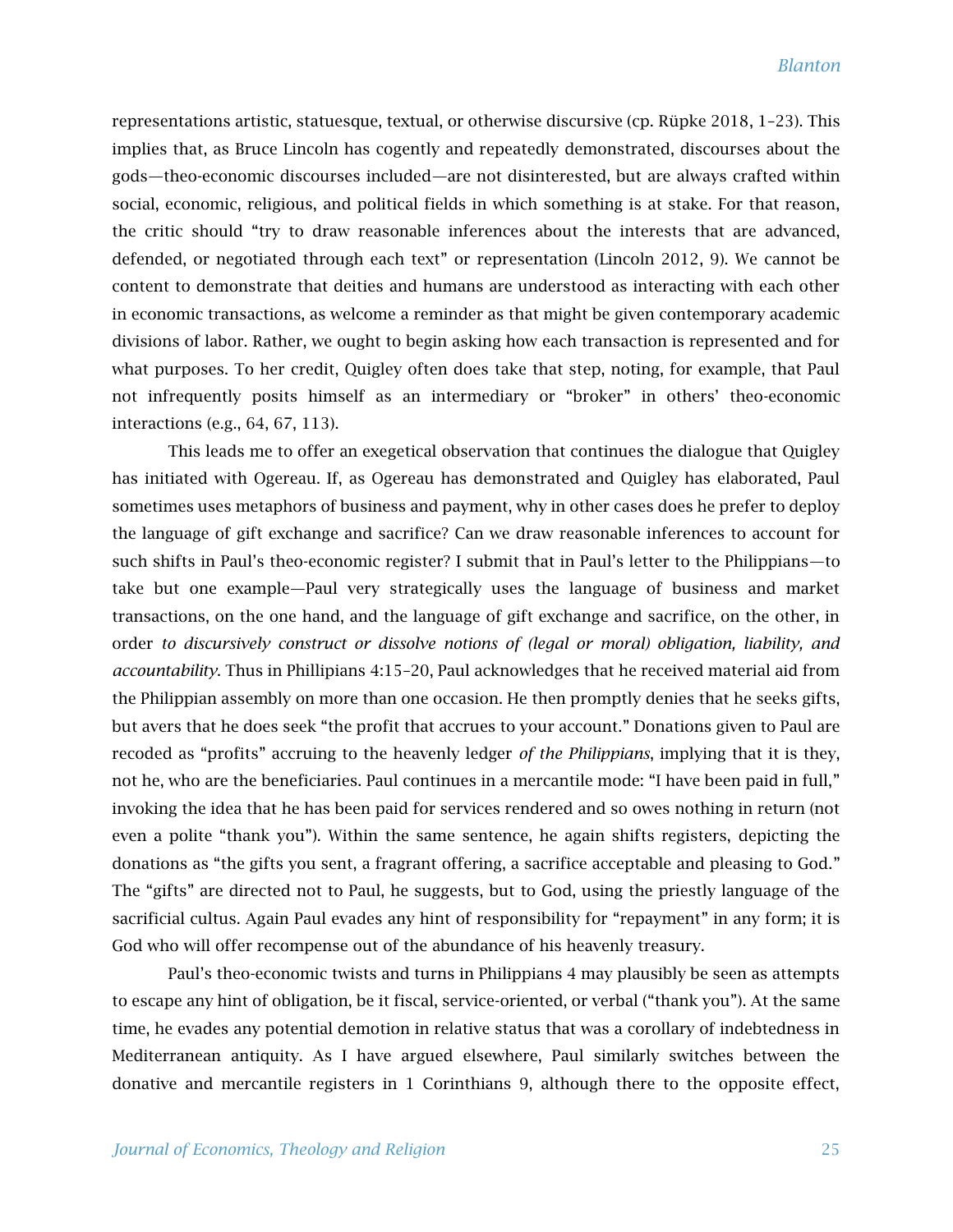## *Review of Divine Accounting*

suggesting that the Corinthians "owe" him, whether they construe what they owe as a countergift or as a payment for services rendered (Blanton 2017, 41–60). In Philippians, when he might be seen as owing, Paul dissolves the liability, while in 1 Corinthians, he imputes liability to his addressees, suggesting that they owe him. If Peter exercises the power to bind and loose sin (Matthew 16:19), Paul exercises an ability to bind and loose fiscal responsibility. This must have been a useful and perhaps even a necessary skill for a "freelance religious expert" (on the category, see Wendt 2016).

Future studies, I suggest, could benefit from combining Quigley's emphasis on the theoeconomic logic propounded in a given text with Lincon's call to make inferences about the interests at work, in essence asking what "payoff" may be achieved by deploying a particular theo-economic logic within a given social, economic, and communicative context. Despite the criticisms registered above, Quigley's book is "good to think with" and is recommended for researchers and students in graduate-level religion and seminary courses in the areas of Pauline studies, the ancient Mediterranean economy, and religious studies, particularly courses that consider the broad fields of social practice in which both "religion" and "economy" are immersed.

## References

Barclay, John M. G. 2017. *Paul and the Gift*. Grand Rapids: Eerdmans.

- Bennett, Jane. 2010. *Vibrant Matter: A Political Ecology of Things*. Durham, NC: Duke University Press.
- Blanton, Thomas R., IV. 2017. *A Spiritual Economy: Gift Exchange in the Letters of Paul of Tarsus*. New Haven: Yale University Press.
- Bourdieu, Pierre. 1998. *Practical Reason: On the Theory of Action*. Stanford: Stanford University Press.
- Bourdieu, Pierre. 2014. *The Social Structures of the Economy*. Translated by Christ Turner. Cambridge: Polity Press.
- Briones, David. 2013. *Paul's Financial Policy: A Socio-Theological Approach*. London: Bloomsbury T&T Clark.
- Ehrman, Bart D., ed. and trans. 2003. *The Apostolic Fathers*. 2 vols. Cambridge: Harvard University Press.
- Eubank, Nathan. 2013. *Wages of Cross-Bearing and Debt of Sin: The Economy of Heaven in Matthew's Gospel*. Berlin: De Gruyter.
- Eyl, Jennifer. 2017. "'I Myself Am an Israelite': Paul, Authenticity and Authority." *Journal for the Study of the New Testament* 40, no. 2: 148–68.